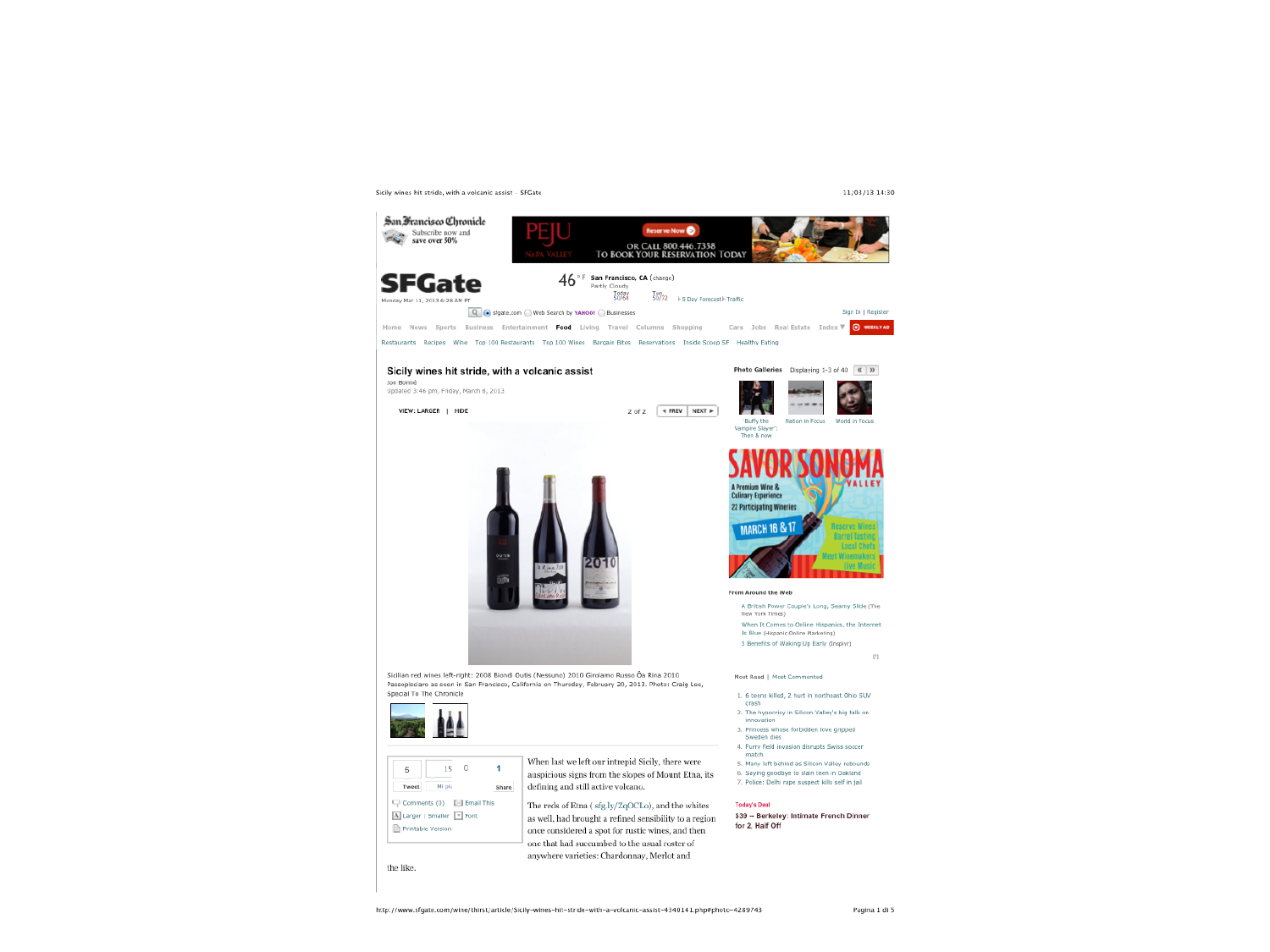# Sicily wines hit stride, with a volcanic assist - SFGate

#### How quickly things change.

In the intervening four years, Etna has become Sicily's diva, enjoying a whirlwind popularity. Once I'd struggled to locate a half-dozen Etna Rosso wines, which are made from a mix of two indigenous grapes. Nerello Mascalese and Nerello Cappuccio. Now there are two dozen or more available on these shores.

It is easy to see why Etna's charms resonate. While their lightness of step evokes a fond comparison to Pinot Noir, they also share a rectitude and earthy depth with Nebbiolo. Aglianico and perhaps Sagrantino had hoped to become the new Italian darlings. But this quiet one from Sicily stole the show.

Etna by no means composes the sum of Sicily's red-wine prowess. For all the heat of the Mediterranean - although the volcano's altitude can bring chill and snow - Sicilian reds have become far more finely etched and subtle.

Nero d'Avola, which was supposed to be Sicily's great red hope, struggles at times with its sometimes brutish ways. It can look positively clumsy next to its neighbor, Frappato.

Luckily, the wines from the Cerasuolo di Vittoria appellation, grown near the town of Vittoria in Sicily's southeast, combine those two grapes' best natures, with Frappato's subtle strawberry-scented ways rounding out Nero's bar-brawl tannins.

Vittoria has enjoyed the spotlight cast on it by the dual fame of young naturalista Arianna Occhipinti and her uncle, Giusto, who cofounded the COS label. Arianna in particular became a darling for her SP68 wines, and more recently, her affordable Tami bottles of both varieties. But there is broader quality to be found, including from the Eloro area east of Vittoria, in the island's southeast.

This is not to dismiss the waves of bad Nero d'Avola ebbing out there, like a tidal pool of bad Chianti, but there is welcome progress.

As for Etna, it's barely possible to keep up with the growth.

Salvo Foti, the enologist whose work is arguably responsible for the area's rise to global attention, continues his work, with his own wines (under I Vigneri) and others. Names like Graci, which were just appearing in the U.S. four years ago, have rapidly - and gratifyingly - found a wide fan base. These wines still hover in that sweet spot between obscurity and overexposure. And the roster keeps growing, with new names like Girolamo Russo.

There even are new arrivals from the tiny appellation of Faro - meaning "lighthouse," an appropriate name for its location overlooking the Strait of Messina on Sicily's northeast coast. Again, this is a marked change from four years ago, when the region was mostly a curiosity for those who had the fortune to encounter its benchmark wine, Palari.

A conclusion from all this? Sicily has thoroughly shaken off the missteps of its past. Its best wines have a currency that is particularly rewarding at a time when northern Italy's most cherished bottles are rapidly becoming unobtainable.

Etna has paved the way for this renaissance. But looking forward, Sicily's future strokes are likely to embrace the island's full bounty of grapes. As its growing pains subside, Sicily is primed for greatness.

2008 Vini Biondi Outis Etna Rosso (\$38, 14% alcohol): Though the Biondi wines have recently gone through an ownership shuffle, Ciro Biondi's Outis has become a symbol of Etna's progress. With this vintage, Biondi himself took over much of the winemaking, and moved Outis toward a more ethereal style. From Biondi's various parcels near the volcano, this is slightly piney, with a distinct mineral presence - a coppery volcanic-soil tang that screams Etna. An aromatic side (think Carignane's celery-seed aspect) accents tangerine peel, Bing cherry and rosemary. (Importer: Oliver McCrum Wines)

## 11/03/13 14:30

 $B<sub>0</sub>$ 



The Foods You Should Be



Take a free MIT, or Harvard online-learning course. via the web. connect to a better future click here now »



The system has dozens of delays daily. Data<br>details the problems leading to breakdowns.



'Buffy' at 16: Then, now Joss Whedon's cult hit may be one of the top<br>shows ever. See the cast, what they're up to



2013 Rising Star Chefs They share a fierce connection to where they're cooking, and TV's influence is also notable.

http://www.sfgate.com/wine/thirst/article/Sicily-wines-hit-stride-with-a-volcanic-assist-4340141.php#photo-4289743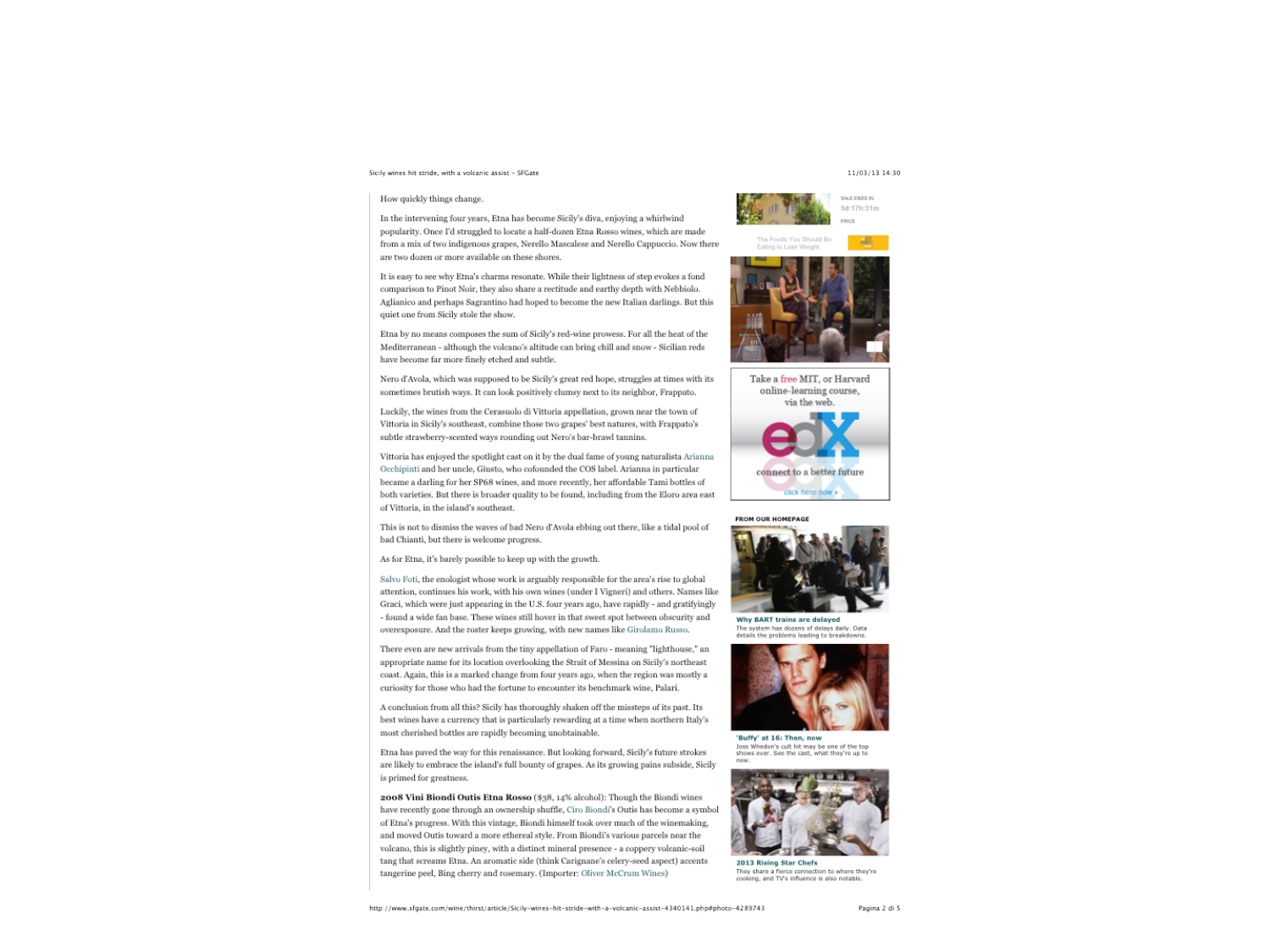# Sicily wines hit stride, with a volcanic assist - SFGate 11/03/13 14:30

**2010 Passopisciaro Sicilia Rosso** (\$39, 14%): Andrea Franchetti's estate on Etna's north side has become an area standard bearer, in particular its single-vineyard wines. But this blend, using vines between 70 and 100 years old from a relatively cool vintage, shows the best of Etna's fine-boned style. Burnt sage, rose petal, a turnip-like earthiness and subtle mulberry flavors, with classic minerality under it all. It's slightly young, so consider aging it a bit. (Importer: Wine Warehouse)

**2010 Graci Etna Rosso** (\$30, 14%): Alberto Graci's finessed wines, also from the Passopisciaro area, have become one of Etna's great discoveries. This latest shows a meatiness, almost a bloody side, matched by leather, dried oregano and robust cherry fruit. Tannins are still taut, so age or decant it. (Importer: Vinity Wine Co.)

**2007 I Custodi Aetnus Etna Rosso** (\$34, 14%): Enologist Salvo Foti has become Etna's great caretaker, and this project from Mario Paoluzi, meant to highlight the mountain's traditional winegrowing, gets a pitch-perfect assist from Foti. Head-trained vines from Etna's north side offer a remarkable expression. It has an arid, intense aspect, with a sanguine twinge to match dried cranberry and tangy pomegranate, almost like biting into a pomegranate seed. (Importer: Wine Warehouse)

**2010 Girolamo Russo 'a Rina Etna Rosso** (\$25, 14%): Russo, a trained pianist who took over his family's property in 2004, is a relative Etna newcomer. While his singlevineyard wines can be a bit flashy, this blend of all four of his organically-farmed parcels is a wonderful introduction to Etna's strengths. It starts out robust and rich, with brambly fruit, but then it tightens focus, with pine pitch and mineral accents, and roasted-carrot sweetness. A name to watch. (Importer: Oliver McCrum Wines)

**2009 Palari Rosso del Soprano Sicilia Red** (\$41, 13%): Soprano is the little sibling to Palari's majestic Faro bottling. The two Nerello grapes dominate the blend, and in basalt soils they show a fantastic birch-bark and carob warmth that bolsters ruby fruit flavors and menthol accents. (Importer: Vinity Wine Co.)

**2009 Bonavita Faro** (\$40, 14%): Biondi told his importer, Oliver McCrum, to seek out this tiny estate run by Giovanni Scarfone. The limestone-clay soils, and the use of a small amount of the Nocera grape, underscore the difference from Etna. Aged 16 months in old wood, it's a broodier expression of Nerello - deep and heady, with sweet aniseed and roasted beet elements to the fruit, plus a welcome bitter edge to the tannins. (Importer: Blackbird Wines)

**2011 Valle dell'Acate Vittoria Frappato** (\$23, 13%): This estate, now run by Gaetana Jacono, helped establish Vittoria's reputation, and its latest Frappato is a great snapshot of that grape: intensely floral and lean, with high-wire raspberry flavors and a bright crushed-stone minerality. That isn't to overlook the 2009 Valle dell'Acate Classico Cerasuolo di Vittoria (\$27, 14%), which has a slight sanguine twinge and just enough rusticity to have depth, but also the finesse that so much Cerasuolo misses. (Importer: Vinity Wine Co.)

**2010 COS Nero di Lupo Sicilia Nero d'Avola** (\$30, 12%): COS is almost synonymous with Cerasuolo, but this lesser-known varietal bottle from sandy limestone-inflected soils in Bastonaca, near Vittoria, is worth a look. Aged in concrete, it needs a moment to open, and then shows pretty amaro cherry, licorice root and liqueur, and a dustiness that reveals the grape's nuanced side. Decant it. (Importer: Domaine Select Wine Estates)

**2009 Riofavara Spaccaforno Eloro Nero d'Avola** (\$20, 15%): The Padova family's wines, a new addition to the Lynch portfolio, show a density from older vines (30 years in this case) on limestone soils, revealing a loamy side to deep cherry flavors. A toasted fenugreek accent adds a complexity too often lost with this grape. (Importer: Kermit Lynch Wine Merchant)

**2010 Marabino Noto Nero d'Avola** (\$18, 14%): Noto is south of Siracusa, on Sicily's